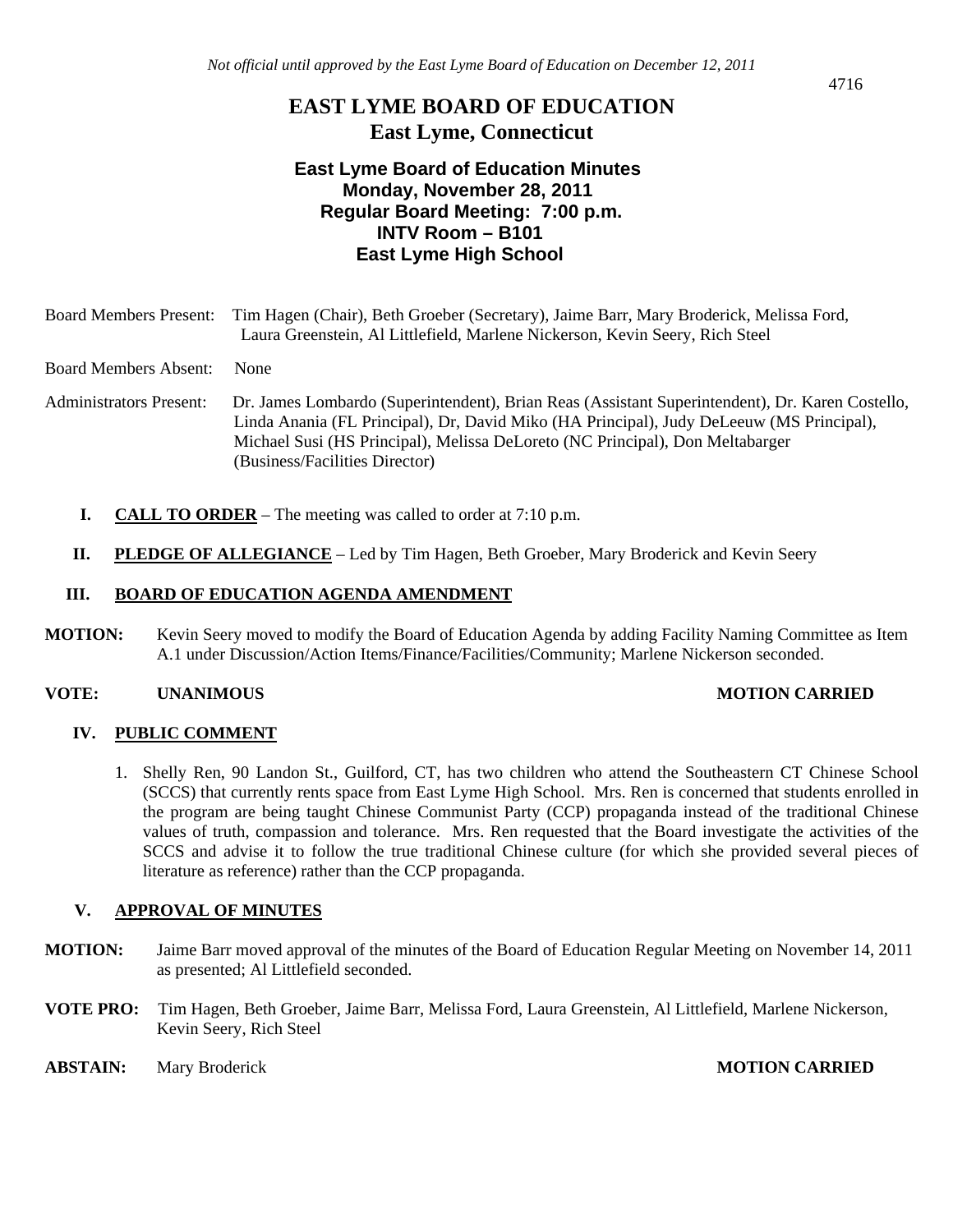## **VI. SPECIAL REPORTS: STUDENTS' REPRESENTATIVES, SELECTMEN'S REPRESENTATIVE, and OTHER REPORTERS**

- A. Students' Representative Sarah Kukich and Kaylee Roberts
	- Kaylee Roberts congratulated Sarah Kukich who has been accepted to the Coast Guard Academy.
	- Sarah Kukich attended the CABE conference on November 12.
	- The National Honor Society is holding a food drive for Care and Share.
	- Best Buddies held a Thanksgiving lunch.
	- ELHS Women's Volleyball won the Women's State Championship for the second year in a row and received a written commendation from CASCIAC on their outstanding sportsmanship.
	- The ELHS Drama Club will perform *The Christmas Carol* on December 8, 9, and 10.
	- The ELHS Senior Class will host a Breakfast with Santa on December 17.
- B. Selectmen's Representative First Selectman, Paul Formica
	- The Capital Improvement Committee will be moving forward on future school and municipal projects.
	- Mr. Formica is looking forward to the submission of the final plan for the athletic field complex.
	- The Niantic Light Parade is being held on December 11 at 5:00 p.m. with a Winter Festival beginning at noon.
	- Mr. Formica asked the Board to consider the Green Skies renewal energy proposal of the installation of a solar panel field in approximately eight vacant lots in the Grassy Hill area of East Lyme which will provide power for Flanders School, Lillie B. Haynes School, Niantic Center School, East Lyme Middle School, and the field lights for an approximate utility savings of \$19,000 per month.
	- Mr. Formica thanked Mary Broderick, Beth Groeber, and Kevin Seery for their years of service to the Board of Education.
- C. Town Building Committee Representative was not present
- D. Salem Board of Education Representative Steve Buck
	- Mr. Buck thanked the Board of Education and announced that this would be his last meeting as the Salem Board Representative.
- E. Other Reporters None

### **VII. CONSENT AGENDA**

**MOTION:** Kevin Seery moved to approve the Consent Agenda as presented (A. Proposed Donation to ELHS from Walmart in the Amount of \$800.00 and B. Proposed Lillie B. Haynes After School Activities Program for Fall 2011); Marlene Nickerson seconded.

### **VOTE: UNANIMOUS MOTION CARRIED**

### **VIII. DISCUSSION/ACTION ITEMS**

- A. Finance/Facilities/Community
	- 1. Discussion/Action re: Facility Naming Committee ELHS Auditorium

Board members Mary Broderick (22 years), Kevin Seery (14 years), and Beth Groeber (4 years) were recognized for their dedicated service to the East Lyme Public Schools as they prepare to leave the Board on December 5.

**MOTION:** Kevin Seery moved the following motion: Whereas Mary Broderick has dedicated the past 22 years to improving the quality of education for a generation of students in East Lyme, the State of Connecticut, and the Nation; and whereas Mary Broderick, through inspired leadership, has become a national spokesperson for challenging students to achieve excellence in the classroom and community; and whereas Mary Broderick has been a tireless advocate promoting the education of the whole student, emphasizing the development of an individual's own personal attributes to ensure they become productive and contributing members of the community; be it resolved that the East Lyme Board of Education, in recognition of Mary Broderick's outstanding achievements while serving as a Member of the East Lyme Board of Education from 1989 to 2011, hereby names the facility currently known as the High School Auditorium as the Mary Broderick Auditorium this 28<sup>th</sup> day of November 2011; Beth Groeber seconded.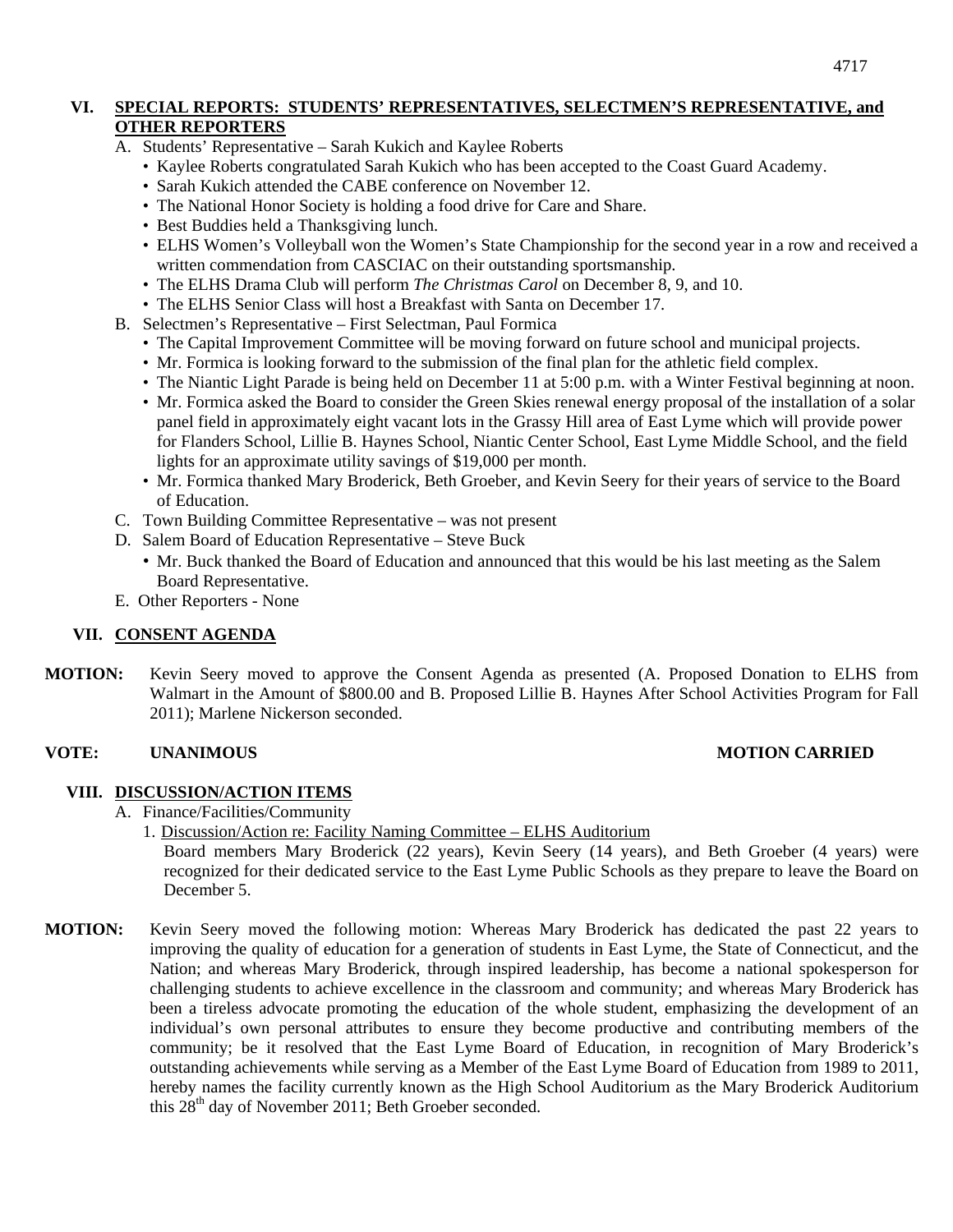**VOTE PRO:** Tim Hagen, Beth Groeber, Jaime Barr, Melissa Ford, Laura Greenstein, Al Littlefield, Marlene Nickerson, Kevin Seery, Rich Steel

**ABSTAIN:** Mary Broderick **MOTION CARRIED** 

 Ashwini Sahasrabudhe and Nicole Burgon, two second grade students from Mr. Daily's class at Flanders School, wrote and presented Mary Broderick with an acrostic poem in honor of her years of service to East Lyme Public Schools.

2.Discussion re: Proposed Draft BOE Meeting Date Calendar for 2012

The draft East Lyme Board of Education Meeting Date Calendar for 2012 was presented for review and comment only. The proposed calendar, with changes, will return to the Board on December 12 for action. Board members were asked to email comments to Dr. Lombardo or Lynn Bodnar prior to the December 12 meeting.

### B. Instruction

1. Discussion/Action re: Proposed ELHS and ELMS New Courses for 2012-2013 The following proposed new courses were reviewed by Curriculum Council on October 6 and the AAA Committee on November 14:

- 1. *Passion to Profit* (HS Family Consumer Sciences) ½ year course
- 2. *Creative Writing II* (HS English) ½ year course
- 3. *Algebra/Geometry Transitions* (HS Math) full year course
- 4. *Topics in Contemporary Mathematics* (HS Math) ½ year course
	- 5. *Algebra I Part I* (MS Math) full year course
- **MOTION:** Kevin Seery moved to accept the new courses as presented; Melissa Ford seconded.

### **VOTE: UNANIMOUS MOTION CARRIED**

- 2. Discussion re: First Reading for ELHS Textbook Adoption 2012-2013 *Excursions in Modern Mathematics,*  Author: Peter Tannenbaum, Publisher: Pearson Prentice Hall, Copyright Date: 2004 (5<sup>th</sup> edition) The proposed textbook was reviewed by Curriculum Council on October 6 and the AAA Committee on November 14. The textbook is available for review at Central Office. The second reading is scheduled for December 12, 2011.
- C. Policy
- D. Personnel
- E. Other

### **IX. ADMINISTRATION REPORTS**

- A. Superintendent of Schools Dr. James Lombardo
	- Numerous staff members attended the CABE Conference on November 11 and 12.
	- A heating valve failed in the B-wing of ELHS causing classrooms to be relocated on Monday, November 28. Dr. Lombardo thanked the custodial staff, Don Meltabarger, Ted Hunt, Ledge Light, Emcor, Mystic Quality Air, and support teams from Town officials for a job well done in repairing the leak. A letter was emailed to high school parents, BOE members and administrators.
- B. Assistant Superintendent for Special Education and Pupil Personnel Mr. Brian Reas
	- The Kindergarten Committee met on Monday, November 28.
- C. Business/Facilities Director Don Meltabarger
	- A rebate of \$2,379.78 was received from the Demand Response Program.